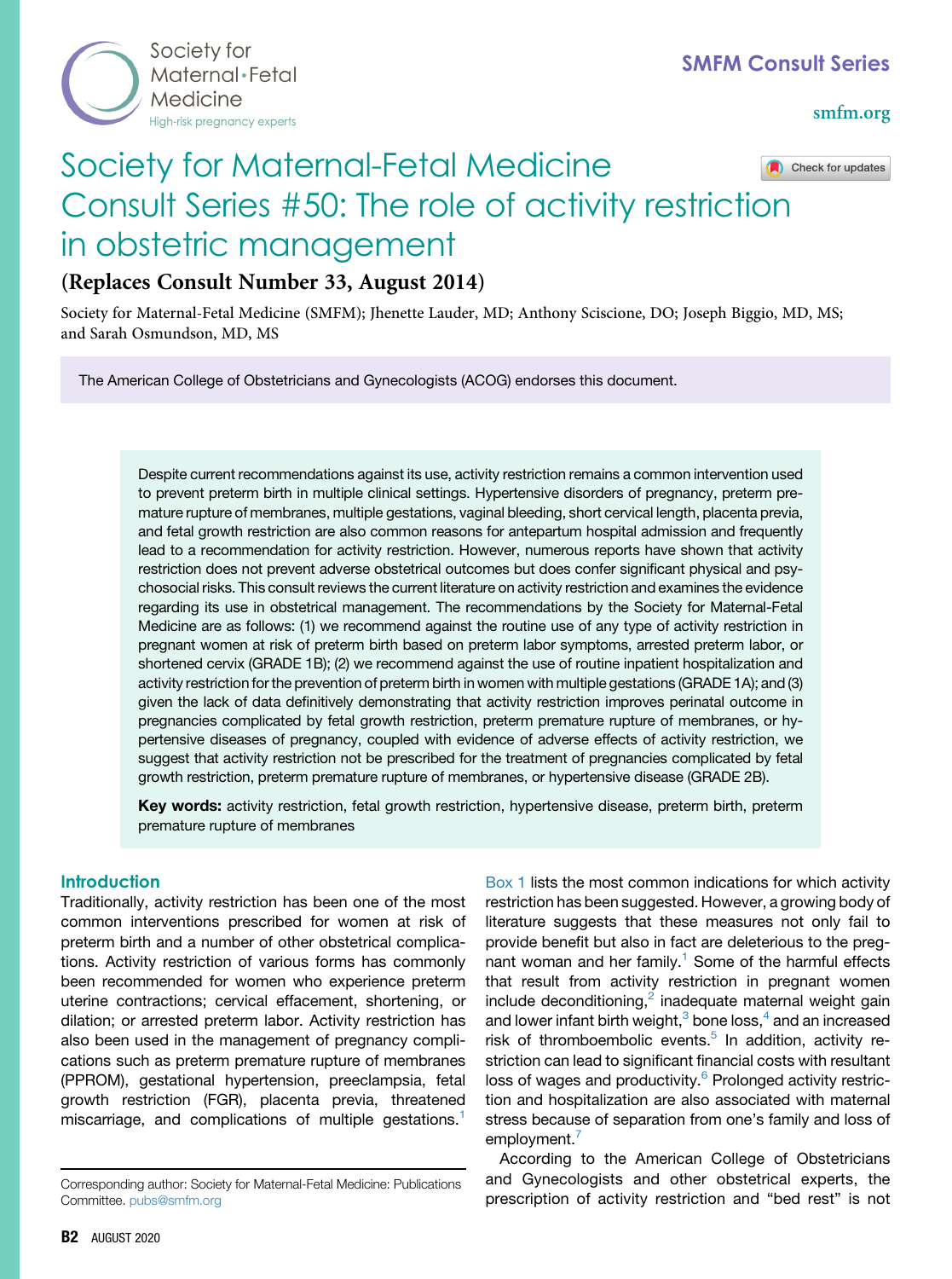#### BOX 1

# Common indications for varying levels of activity restriction

Preterm labor

Preterm premature rupture of membranes Cervical insufficiency, cerclage placement Shortened cervix Preeclampsia or other hypertensive disorders Multiple gestation at risk of preterm labor Placenta previa or other abnormal placentation Hemodynamically significant heart disease Severe fetal growth restriction Second- or third-trimester bleeding Threatened abortion

Society for Maternal-Fetal Medicine. Society for Maternal-Fetal Medicine Consult Series #50: The role of activity restriction in obstetric management. Am J Obstet Gynecol 2020.

recommended for the prevention of preterm birth or treatment of preterm labor. $7-10$  $7-10$  In contrast, the March of Dimes cites activity restriction as a possible intervention to prevent preterm birth while acknowledging that there is little evidence to support its efficacy, $11$  and activity restriction continues to be commonly recommended by obstetricians and maternal-fetal medicine subspecialists.

## What is the definition of activity restriction in pregnancy?

One of the difficulties in determining the benefits and harms associated with activity restriction is that no standard definition exists for this term. The terms "bed rest" and "activity restriction" are often used synonymously, although they may denote significantly different levels and intensity of activity. "Activity restriction" is typically used as a general term to describe some form of reduction in normal activity, whereas "bed rest" is usually considered the most restricted form of activity restriction. Bed rest has been variously defined in research studies as limited ambulation of not more than  $1-2$  hours per day with bathroom use and bathing permitted,<sup>[12](#page-7-9)</sup> confinement to bed with bathroom use permitted, $13$  or resting 3 times a day for 1 hour.<sup>[14](#page-7-11)</sup> Additional restrictions of activity may include pelvic rest and cessation from exercise, heavy lifting, and employment. Pelvic rest has been variously defined as refraining from placement of anything in the vagina, with or without cessation of sexual intercourse and other sexual activities (such as orgasm).

There are also no universally accepted objective measurements for activity restriction. Measures of activity restriction used in most studies are based on patient report in which subjects may be asked to keep a diary of their activity to quantify data. The lack of objective measurements, such as heart rate or electronic activity monitoring, complicates interpretation of research data and further limits the quality of available evidence.

## How commonly is activity restriction used as a clinical intervention?

Activity restriction is one of the most common interventions recommended for the treatment of preterm labor and prevention of preterm birth.<sup>[15](#page-7-12)</sup> Although current patterns of the use of bed rest and other activity restrictions to decrease level of activity are not known, this intervention was prescribed in nearly 20% of all preg-nancies at risk of preterm birth in the past.<sup>[6](#page-7-5)</sup> Survey data from 2009 demonstrated that more than 80% of maternalfetal medicine subspecialists recommended activity restriction in women with cervical dilation, threatened preterm labor, and PPROM.<sup>[12](#page-7-9)</sup> Despite the widespread use of activity restriction, the majority of these physicians acknowledged no or limited documented benefit from this intervention.

Continued clinical use of bed rest appears to be an international phenomenon. Survey studies in both Canada and Denmark also demonstrate the common use of activity restriction, despite clinicians' skepticism regarding its effi-cacy.<sup>[7](#page-7-6)[,16](#page-7-13)</sup> The Society of Obstetricians and Gynaecologists of Canada states that increased rest at home in the third trimester or reduction of workload and stress may be useful for women at risk of developing preeclampsia. In the hospital, strict bed rest for women with a diagnosis of pre-eclampsia is not recommended.<sup>[17](#page-7-14)</sup> In collaboration with the Royal College of Obstetricians and Gynaecologists, the National Collaborating Centre for Women's and Children's Health states that bed rest in the hospital has not shown any benefit and should not be offered to women with gestational hypertension.<sup>[18](#page-7-15)</sup>

#### What is the evidence regarding the benefits of activity restriction to prevent preterm birth in women with singleton pregnancies?

Since the 1900s, based on the belief that activity restriction results in uterine quiescence and increased blood flow to the uterus, obstetrical care providers have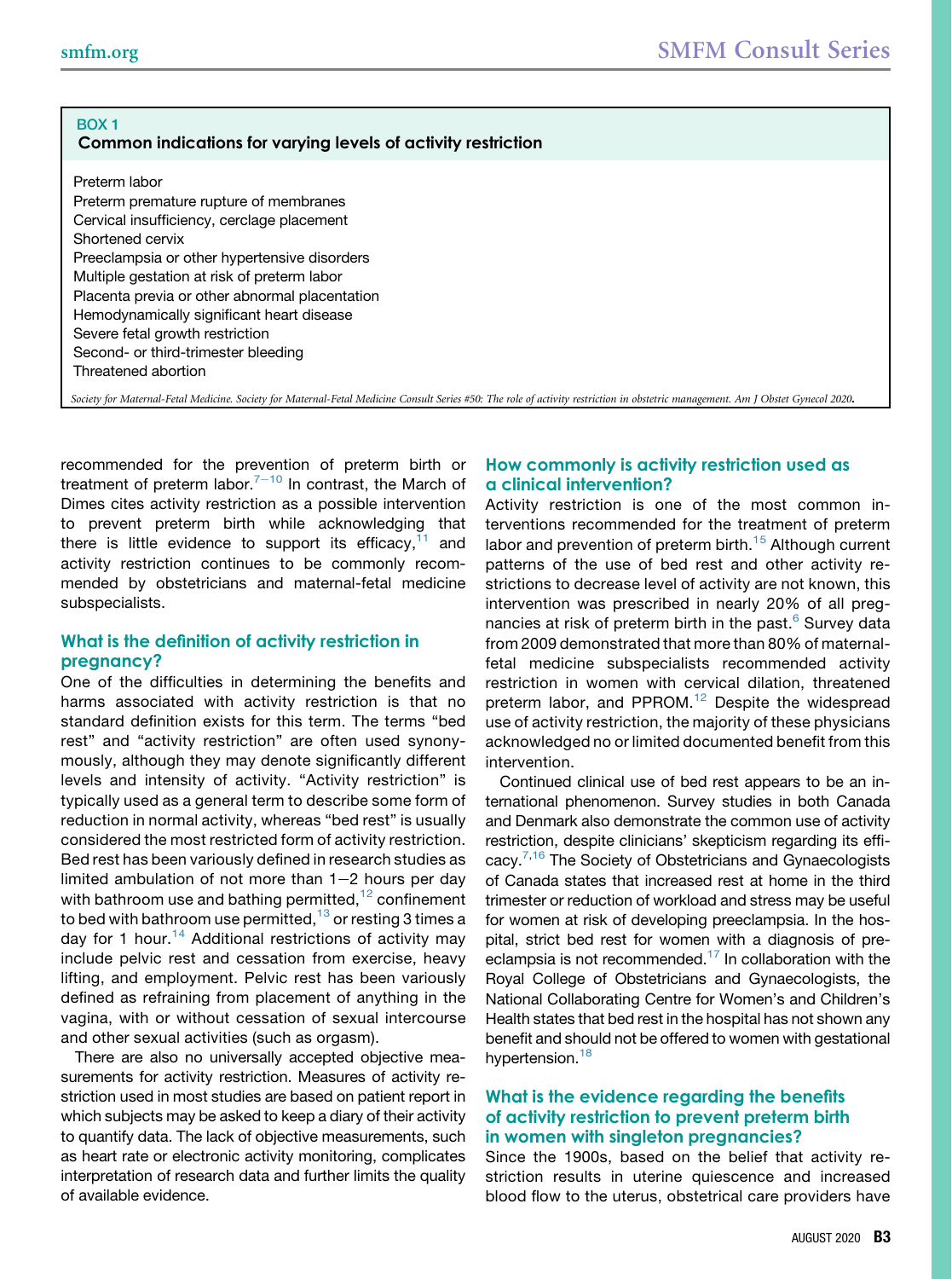#### BOX 2

| Physiological and psychological effects of bed rest in pregnancy |  |  |
|------------------------------------------------------------------|--|--|
|                                                                  |  |  |

Physiological effects

- Loss of muscle tone
- Decreased lung volume
- **Constipation**
- Increased risk of thromboembolism
- Increased risk of infection
- Insulin resistance
- Muscle soreness
- Insomnia, fatigue
- Increased bone resorption
- Shortness of breath

Psychosocial effects

- Boredom
- Difficulty concentrating
- Increased family stress
- Depression
- Loss of income

Society for Maternal-Fetal Medicine. Society for Maternal-Fetal Medicine Consult Series #50: The role of activity restriction in obstetric management. Am J Obstet Gynecol 2020.

recommended activity restriction to prevent preterm birth. $9,10$  $9,10$  Hobel et al<sup>[14](#page-7-11)</sup> conducted a randomized controlled trial (RCT) that investigated the efficacy of a preterm birth prevention program in a West Los Angeles prenatal clinic system. Clinics were randomized to either implement the program or continue practicing the standard of care at the time, which consisted of monthly prenatal visits with no special education or interventions. The preterm birth prevention strategy included the use of patient education, increased clinic visits, and 1 of 5 randomized interventions, one of which was "bed rest" or moderate activity restriction (defined in this study as resting 3 times a day for 1 hour). Preterm birth rates were similar in the activity restriction intervention and standard of care groups (7.9% vs 8.5%, respectively; risk ratio,  $0.92$ ;  $95\%$  confidence interval [CI],  $0.62-1.37$ ). Limitations of this trial include lack of detail regarding methodology and absence of baseline characteristics of the women who were randomized to the 5 prophylactic interventions.

Another RCT by Elliott et al<sup>[13](#page-7-10)</sup> investigated the effect of activity restriction in women with threatened preterm labor and negative fetal fibronectin. Women were randomized to strict bed rest (defined in this study as complete bed rest with the exception of bathroom use) or no activity restriction. No differences were found in preterm birth rates between the 2 groups. However, this sample included women with singleton and multiple gestations, and it is not possible to stratify the results according to the plurality of gestation.

There is also some evidence to suggest harm resulting from activity restriction. A secondary analysis of the Maternal-Fetal Medicine Unit Preterm Prediction Study assessed the effect of activity restriction in women at increased risk of preterm birth. Women were assessed for risk of preterm birth at 23 to 24 weeks of gestation; indicators of an elevated risk included preterm labor symptoms, such as contractions or low back pain, positive fetal fibronectin, or findings such as a shortened cervix or prolapsing membranes. Preterm delivery was more common in women who were prescribed activity restriction (37.1% vs 14.3%; adjusted odds ratio (aOR), 2.1; 95% CI, 1.5-2.8)].<sup>[19](#page-7-17)</sup> Although this difference was significant, the study was limited by the lack of a consistent definition of activity restriction, absence of information regarding patient compliance with activity restriction, and the possibility that it was primarily the women at the highest risk of preterm birth who were prescribed activity restriction.

In another study, Grobman et  $al^{20}$  $al^{20}$  $al^{20}$  performed a secondary analysis of a trial of nulliparous women with singleton gestations and cervical length less than 30 mm who were randomized to treatment with 17- $\alpha$  hydroxyprogesterone caproate or placebo. They found that preterm birth at less than 37 weeks of gestation and at less than 34 weeks of gestation was more common when women were placed on any type of activity restriction, whether pelvic, work, or nonwork rest, in both inpatient and outpatient settings. After controlling for potential confounders, they found an increase in the risk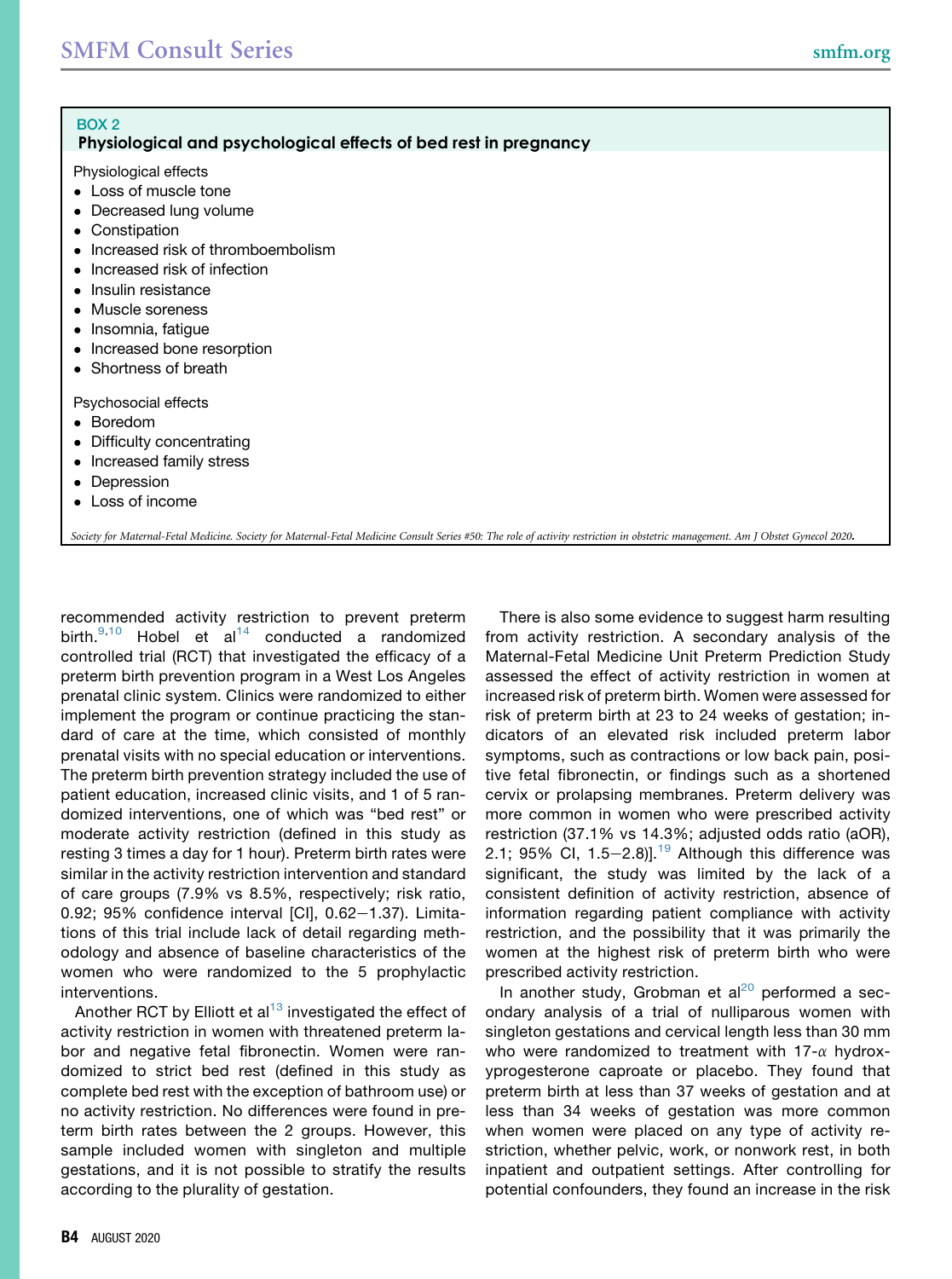of delivery at less than 37 weeks of gestation (aOR, 2.37;  $95\%$  CI, 1.60 $-3.53$ ) and at less than 34 weeks of gestation (aOR, 2.28; 95% CI, 1.36-3.80) in women who were placed on activity restriction. Another retrospective cohort study of women with a cervical length less than 25 mm identified a trend toward hospitalization as an independent risk factor for delivery before 34 weeks of gestation ( $P = .066$ ) and an earlier gestational age at delivery ( $P = .058$ ).<sup>[21](#page-7-19)</sup>

In a small pilot study, 49 pregnant women assessed as being at high risk of preterm birth were instructed to wear a smart band activity tracker continuously for a week between 24 weeks and 32 weeks of gestation to assess the number of steps taken. The primary outcome was the rate of preterm birth at less than 37 weeks of gestation, and a secondary outcome was the rate of preterm birth at less than 34 weeks of gestation. No specific recommendations were given to the study participants regarding level of activity. Among the 49 pregnant women, 37 delivered preterm, and 12 delivered at 37 weeks of gestation or later. The median number of steps per day was significantly lower in women who delivered preterm. In addition, regression analyses found an inverse association between the median number of steps per day and preterm birth. Unlike other reports, this study used quantitative methods to study the effect of maternal activity on the rate of preterm birth. $^{22}$  $^{22}$  $^{22}$ 

In summary, although the evidence is limited and the quality generally low, the data that are available do not demonstrate a benefit to activity restriction in women at risk of preterm birth; furthermore, some data suggest that this approach increases the risk of preterm birth. We recommend against the routine use of any type of activity restriction in pregnant women at risk of preterm birth based on preterm labor symptoms, arrested preterm labor, or shortened cervix (GRADE 1B).

#### What is the evidence regarding the benefits of activity restriction in women with hypertension, preterm premature rupture of membranes, multiple gestations, and fetal growth restriction?

In addition to prevention of preterm birth, management of hypertensive disorders of pregnancy, PPROM, multiple gestation, and FGR are common reasons for antepartum hospital admission and frequently lead to a recommenda-tion for activity restriction.<sup>[7](#page-7-6)</sup> With regard to hypertensive disorders, it has been hypothesized that activity restriction might result in a decrease in systolic blood pressure and an improvement in placental perfusion. However, the only RCTs that have evaluated activity restriction in the setting of preeclampsia compared bed rest with immediate delivery a study design that precludes independent analysis of activity restriction as an intervention. $23,24$  $23,24$  A 2006 Cochrane review reported on the prevention of preeclampsia (defined as hypertension after 26 weeks of gestation, with or without proteinuria) in women with normal blood pressure but at moderate risk of developing the disorder. The review identified only 2 small studies of uncertain quality and concluded that although modest activity restriction  $(4-6$  hours per day of rest) may be associated with a reduced risk of preeclampsia, there is insufficient evidence to recommend the practice.<sup>[25](#page-7-23)</sup> At present, the evidence regarding use of activity restriction for the prevention or management of hypertensive disorders in pregnancy is too limited to inform recommendations.

Women with PPROM are typically managed with inpatient admission because of the unpredictability of labor and the potential for rapid delivery or the development of infection or fetal compromise. In many cases, women with PPROM are also placed on activity restriction or bed rest in an attempt to prolong gestation and prevent umbilical cord prolapse. However, we identified no studies examining the effects of this practice on pregnancy outcomes.

Women with multiple gestations are at increased risk of preterm birth. Inpatient bed rest in mid to late gestation was previously recommended routinely for such patients. A 2010 Cochrane review identified 7 RCTs that included 713 women who were assigned to routine inpatient bed rest vs hospitalization only if complications developed. These trials did not demonstrate any difference in the rates of preterm birth or perinatal mortality. The only detectable benefit of hospital bed rest was a decrease in the number of neonates born with birth weight less than 2500 g, suggesting that bed rest may increase fetal growth in this population. $26$  A later Cochrane review in 2017 investigated the effect of strict bed rest (defined as resting in bed as much as possible with minimal physical activity) or partial bed rest (defined as rest for a few hours during the day with no other physical activity restrictions) in the hospital vs routine care on perinatal outcomes in women with a multiple gestation. The study included analysis of 6 RCTs involving twin and triplet gestations. Five studies compared strict inpatient bed rest with no activity restriction at home. The analysis found no difference in the risk of very preterm birth, perinatal mortality, low birth weight, small-for-gestational-age infants, and PPROM. Similar findings were noted for partial bed rest. Although strict bed rest was associated with a higher mean birth weight, it was not associated with a decrease in the incidence of small-for-gestational-age infants.<sup>[27](#page-7-25)</sup>

A few studies have examined maternal outcomes in women with multiple gestations on activity restriction, such as weight gain and indicators of mental health status. Maloni et al<sup>[28](#page-7-26)</sup> found that maternal stressors, symptomatic side effects, and depressive symptoms were all increased, and maternal weight gain was suboptimal in patients who were placed on hospital bed rest. We recommend against the use of routine inpatient hospitalization and activity restriction for the prevention of preterm birth in women with multiple gestations (GRADE 1A).

FGR is often attributed to placental insufficiency, and activity restriction or bed rest is often prescribed to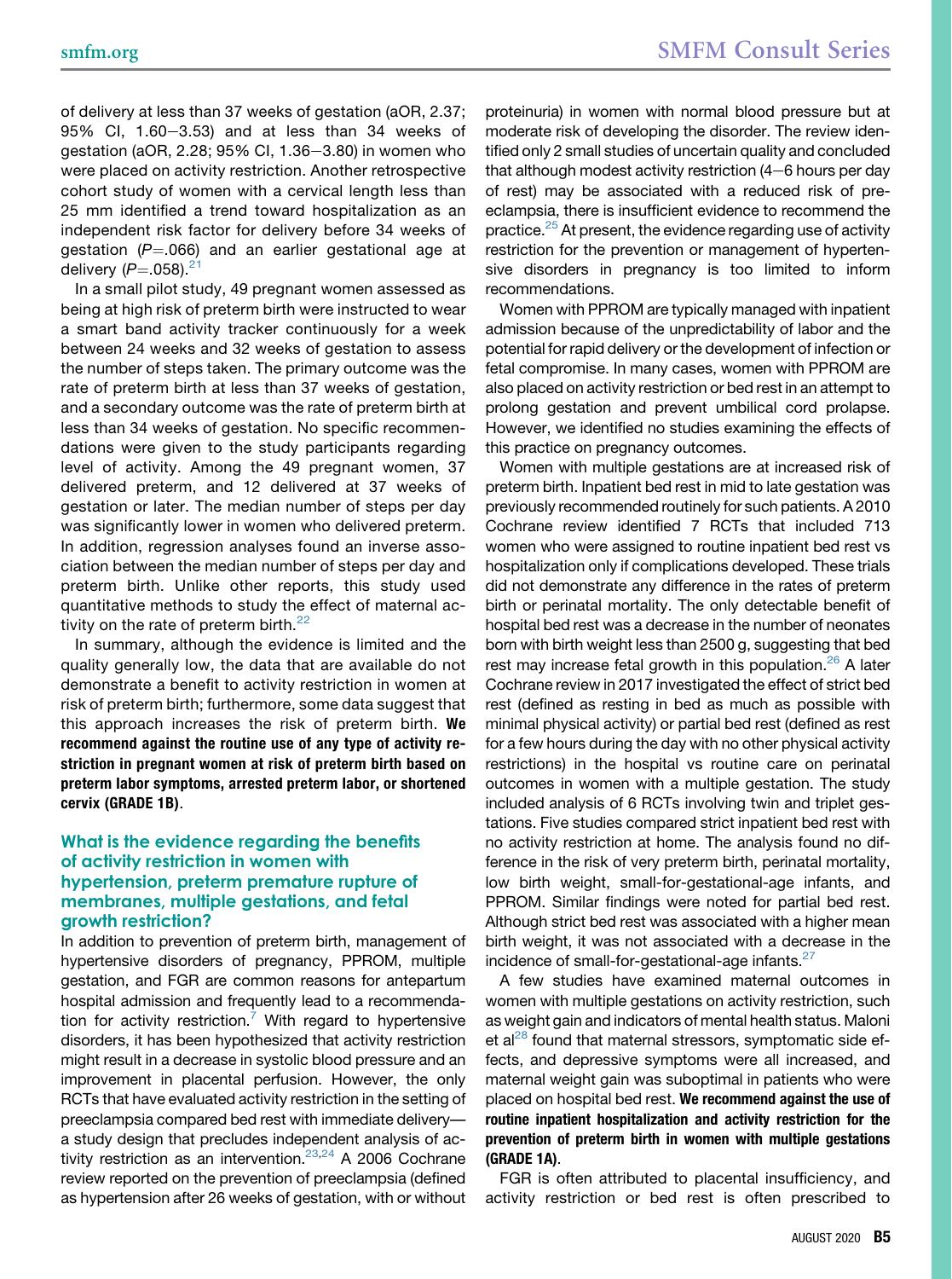improve placental perfusion.<sup>[29](#page-7-27)</sup> However, a Cochrane review found only a single RCT that allocated women with growth-restricted fetuses to either bed rest in the hospital or work restriction at home (no subjects were allocated to normal activity). No differences were found in infant birth weight, Apgar scores, cord pH, or operative delivery rate. The reviewers noted that the study's small sample size  $(N=101)$  may have been insufficient to unmask differences between groups but stated that they were unable to recommend the practice of hospital bed rest for growth restriction to improve fetal growth. $30$  Given the lack of data definitively demonstrating that activity restriction improves perinatal outcome in pregnancies complicated by FGR, PPROM, or hypertensive diseases of pregnancy, coupled with evidence of adverse effects of activity restriction, we suggest that activity restriction not be prescribed for the treatment of pregnancies complicated by FGR, PPROM, or hypertensive disease (GRADE 2B).

#### What are the potential maternal risks of activity restriction?

Obstetrical care providers frequently recommend activity restriction because of a perception that activity restriction has little associated harm. Studies in nonpregnant adults have revealed that clinically significant physiological changes affecting multiple organ systems occur after only a few days of immobility. $9,15,31$  $9,15,31$  $9,15,31$  With strict activity restriction, significant fluid shifts occur to accommodate perfusion to the head and neck. These shifts can lead to nasal congestion, headaches, and acid reflux (Box 2). Extracellular fluid losses of up to 600 mL occur within the first 48 hours of inactivity, leading to diuresis and hypovolemia. As a result of these fluid shifts, electrolyte aberrations develop that include increased excretion of sodium, chloride, and potassium.<sup>31</sup> The endocrine system is also altered after several days of inactivity, characterized by an increase in insulin resistance and alterations in bone metabolism, with the latter resulting in increased calcium excretion and bone resorption.<sup>[32,](#page-7-30)[33](#page-7-31)</sup>

Researchers have also found that in nonpregnant adults, lying supine during strict activity restriction shifts the position of the internal organs. The abdominal viscera are displaced upward against the diaphragm, which increases the effort required by the inspiratory muscles, decreases oxygen inspiration, and ultimately impairs gas exchange.<sup>[34](#page-7-32)</sup> Furthermore, cardiovascular deconditioning and physical deconditioning occur in addition to muscle atrophy and a prolonged decrease in cardiac output.<sup>[10](#page-7-7)</sup> Resumption of physical activity is often difficult and impaired. After several weeks of bed rest, there is a decrease in metabolism and appetite, as well as skin breakdown, nerve compression, and shifts in hormone levels, including cortisol, thyroid hormone, and aldoste-rone.<sup>[10](#page-7-7),[32](#page-7-30)</sup> Alterations in hormonal levels can affect sleep cycles and lead to insomnia and can also impair the function of the immune system.<sup>[10](#page-7-7)</sup>

Although the aforementioned physiological changes have been described in nonpregnant individuals, several studies in the pregnant population have reported similar adverse effects of prolonged inactivity. Pregnant women are also affected by physical deconditioning and loss of muscle mass. One study examined muscle metabolism in the gastrocnemius muscle after prolonged antepartum inactivity and identified impairment of oxygenation indicative of deconditioning.<sup>[2](#page-7-1)</sup> Following childbirth, women had protracted symptoms of deconditioning, including muscle soreness and impaired mobility. Similarly, inactivity in pregnancy has been shown to impair maternal weight gain. In 1 study, inadequate weight gain was correlated with low fetal birth weight across all gestational ages.<sup>[3](#page-7-2)</sup> The authors concluded that RCTs are needed to compare women with high-risk pregnancies who are ambulatory with women on bed rest to analyze the extent to which bed rest, underlying maternal-fetal disease, or both contribute to inadequate maternal weight gain and poor intrauterine growth.

As in nonpregnant adults, prolonged inactivity in pregnant women is associated with negative effects on bone health.<sup>[9,](#page-7-16)[10](#page-7-7)</sup> One study showed that pregnant women treated with strict activity restriction had an increased rate of trabecular bone loss.<sup>[35](#page-7-33)</sup> These women lost an additional 3.1% of bone mineral density compared with women who were not on bed rest. Another study showed that this patient population had an increase in bone resorption markers, one of which continued to increase gradually over time and persisted into the postpartum period.<sup>[4](#page-7-3)</sup>

Evidence suggests that inpatient activity restriction is associated with higher rates of gestational diabetes mellitus (GDM) among women admitted to the hospital for antepartum management of pregnancy-related compli-cations.<sup>[36](#page-7-34)</sup> One retrospective study found that the risk of GDM increased by 4% for every day a pregnant woman remained on the inpatient unit. Although data in pregnancy are limited, elevated blood glucose levels have been well documented in nonpregnant patients placed on activity restriction.<sup>[31](#page-7-29)</sup>

Another serious concern with prolonged bed rest is the potential increased risk of thromboembolic events.<sup>[7](#page-7-6)[,9](#page-7-16)[,10](#page-7-7)</sup> In general, inactivity increases the risk of venous thromboembolism (VTE), which is compounded by the hypercoagulable state of pregnancy.

In 1 study, Kovacevich et al $5$  found a significant increase in the risk of thromboembolic events in pregnant women treated with bed rest lasting 3 days or more compared with pregnant women not on bed rest (15.6 cases per 1000 women vs 0.8 cases per 1000 women; P<.0015).

Dargaud et al $37$  devised a risk scoring system for evaluating pregnant women at risk of thrombosis. Bed rest of more than 18 hours per day was considered a risk factor for VTE and was given a score of 2 out of a possible score of 6 points. According to this scoring system, women with a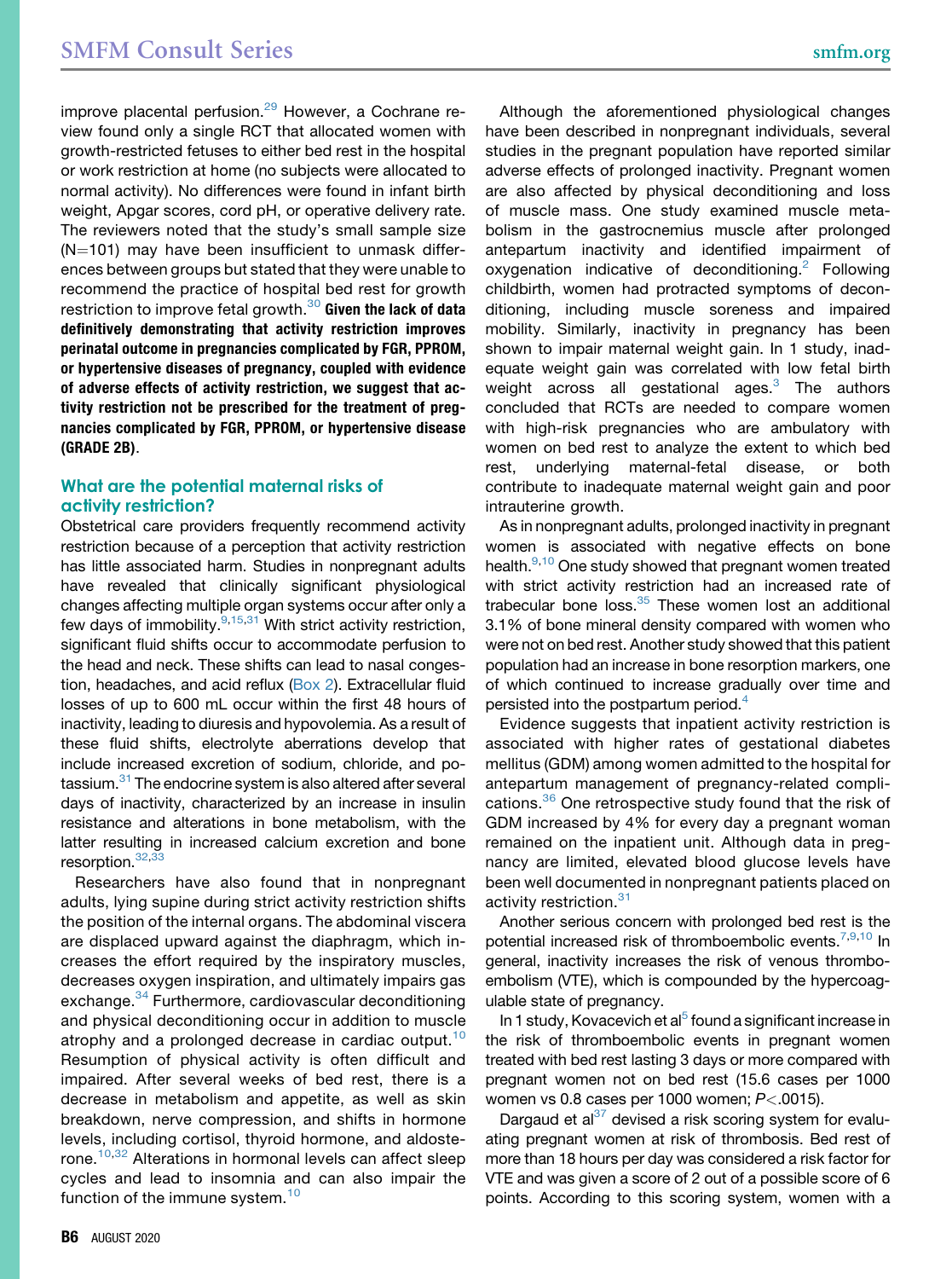score of 3 points or greater should receive pharmacologic anticoagulation with low-molecular-weight heparin. However, evidence-based clinical guidelines for the institution of VTE-preventive measures in pregnant women who are prescribed bed rest are lacking.

#### What are the psychosocial effects of activity restriction?

Activity restriction in pregnancy can also cause significant emotional and psychological distress.<sup>[9,](#page-7-16)[10](#page-7-7)</sup> Hospitalization for women with high-risk pregnancies is associated with symptoms of dysphoria, which is highest at the time of admission and in patients with higher risk problems.<sup>[38](#page-8-0)</sup> Compared with women with uncomplicated pregnancies, women with high-risk pregnancies who are on bed rest have more anxiety and depression.<sup>[39](#page-8-1)</sup> The negative psychosocial effects of bed rest are apparent in both inpatient and outpatient management, although hospitalized patients are known to have more sources of stress.<sup>[40](#page-8-2)</sup>

In particular, the extended time in bed can result in negative feelings, perseveration, and excessive worrying that can manifest as somatic symptoms. $41$  Women reported anxiety about the threat of losing their unborn child, guilt about separation from other children and loved ones, and concern for loss of one's employment or financial stability.<sup>[41,](#page-8-3)[42](#page-8-4)</sup> The loss of wages can lead to significant financial concerns and is often a major source of stress for women.<sup>[10](#page-7-7)</sup>

Many women who are placed on hospitalized bed rest express frustration and anger resulting from a lack of control or the perception that hospitalization confers minimal clin-ical benefit.<sup>[41](#page-8-3)[,43](#page-8-5)</sup> Bed rest can also be associated with family disruption, leading to emotional stress for the spouse and other children.<sup>[44](#page-8-6)</sup> Separation from one's family has been

| Number | Recommendations                                                                                                                                                                                                                                                                                                                                                                                                        | Grade                                                  |
|--------|------------------------------------------------------------------------------------------------------------------------------------------------------------------------------------------------------------------------------------------------------------------------------------------------------------------------------------------------------------------------------------------------------------------------|--------------------------------------------------------|
|        | We recommend against the routine use of any type of<br>activity restriction in pregnant women at risk of preterm<br>birth based on preterm labor symptoms, arrested preterm<br>labor, or shortened cervix.                                                                                                                                                                                                             | 1B<br>Strong recommendation, moderate-quality evidence |
|        | We recommend against the use of routine inpatient<br>hospitalization and activity restriction for the prevention of<br>preterm birth in women with multiple gestations.                                                                                                                                                                                                                                                | 1A<br>Strong recommendation, high-quality evidence     |
| 3      | Given the lack of data definitively demonstrating that<br>activity restriction improves perinatal outcome in<br>pregnancies complicated by FGR, PPROM, or<br>hypertensive diseases of pregnancy, coupled with<br>evidence of adverse effects of activity restriction, we<br>suggest that activity restriction not be prescribed for<br>treatment of pregnancies complicated by FGR, PPROM,<br>or hypertensive disease. | 2B<br>Weak recommendation, moderate-quality evidence   |

| <b>Guidelines</b>                                                                                                                                                                                                                                                                                       |                                                                                                                           |                     |  |  |
|---------------------------------------------------------------------------------------------------------------------------------------------------------------------------------------------------------------------------------------------------------------------------------------------------------|---------------------------------------------------------------------------------------------------------------------------|---------------------|--|--|
| Organization                                                                                                                                                                                                                                                                                            | Title                                                                                                                     | Year of publication |  |  |
| American College of Obstetricians and Gynecologists                                                                                                                                                                                                                                                     | Practice Bulletin #171: Management of preterm labor                                                                       | 2016                |  |  |
| The Society of Obstetricians and Gynaecologists of Canada                                                                                                                                                                                                                                               | SOGC Clinical Practice Guidelines: Diagnosis,<br>evaluation, and management of hypertensive<br>disorders during pregnancy | 2014                |  |  |
| Royal College of Obstetricians and Gynaecologists with the<br>National Collaborating Centre for Women's and Children's<br>Health                                                                                                                                                                        | NICE Clinical Guideline 133: Hypertension in<br>pregnancy-diagnosis and management                                        | 2019                |  |  |
| The content reflects the national and international quidelines related to activity restriction in pregnancy.                                                                                                                                                                                            |                                                                                                                           |                     |  |  |
| NICE, National Institute of Health and Care Excellence; SOGC, Society of Obstetricians and Gynaecologists of Canada.<br>Society for Maternal Fotal Medicine, Society for Maternal Fotal Medicine Concult Series #50. The role of activity restriction in obstatric management, Am I Obstat Cynecol 2020 |                                                                                                                           |                     |  |  |

Society for Maternal-Fetal Medicine. Society for Maternal-Fetal Medicine Consult Series #50: The role of activity restriction in obstetric management. Am J Obstet Gynecol 2020.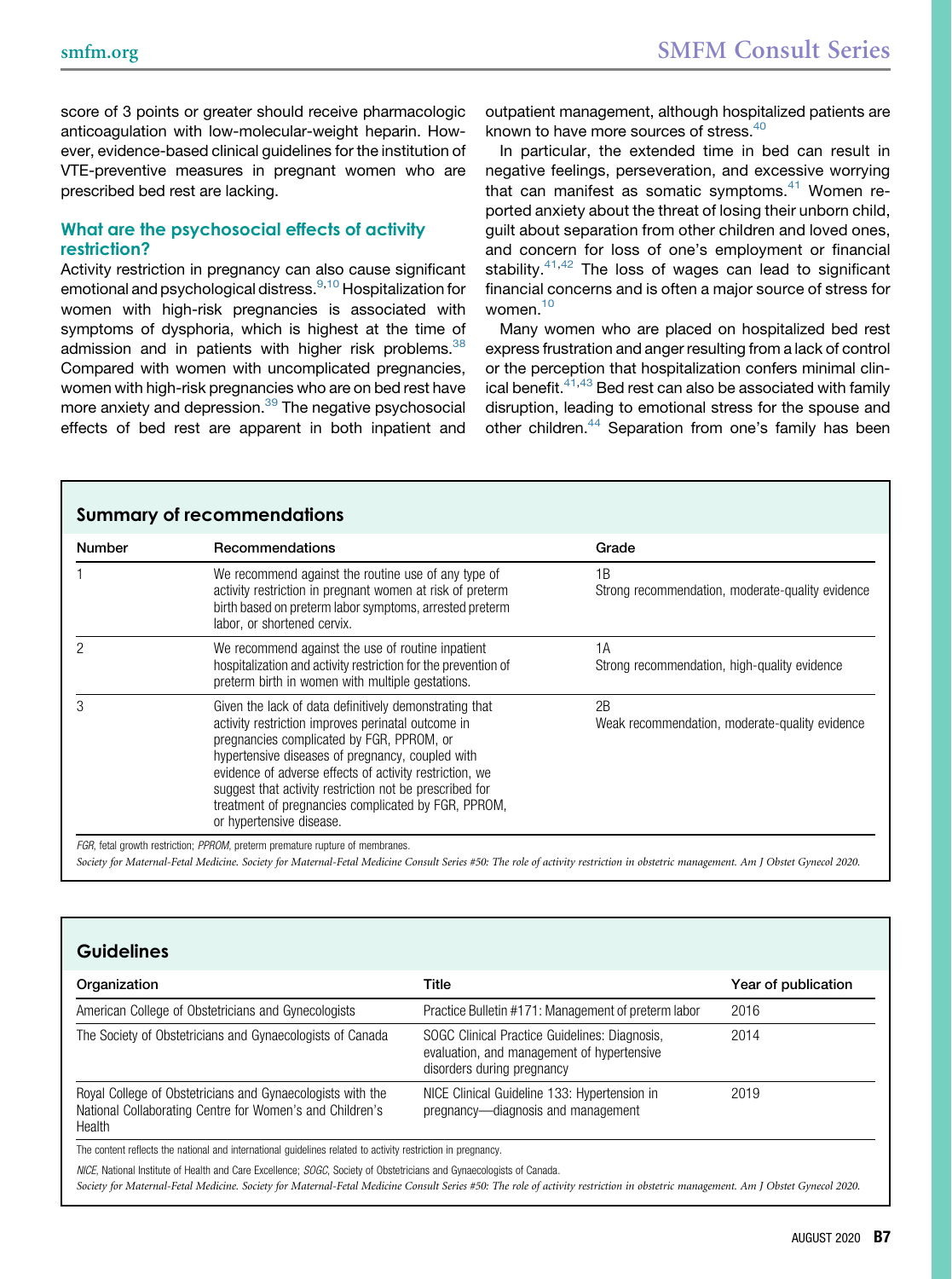# The Society for Maternal-Fetal Medicine grading system: grading of recommendations assessment, development, and evaluation recommendations<sup>[46](#page-8-7)</sup>

Grade of

| urauc vi<br>recommendation                                    | Clarity of risk and benefit                                                                                                                                                                                                                                                                                                                        | Quality of supporting evidence                                                                                                                                                                                                                                                                                                                                       | Implications                                                                                                                                                                                                                                        |
|---------------------------------------------------------------|----------------------------------------------------------------------------------------------------------------------------------------------------------------------------------------------------------------------------------------------------------------------------------------------------------------------------------------------------|----------------------------------------------------------------------------------------------------------------------------------------------------------------------------------------------------------------------------------------------------------------------------------------------------------------------------------------------------------------------|-----------------------------------------------------------------------------------------------------------------------------------------------------------------------------------------------------------------------------------------------------|
| 1A. Strong<br>recommendation.<br>high-quality evidence        | Benefits clearly outweigh risks<br>and burdens or vice versa.                                                                                                                                                                                                                                                                                      | Consistent evidence from well-<br>performed, randomized controlled<br>trials or overwhelming evidence of<br>some other form. Further research is<br>unlikely to change confidence in the<br>estimate of benefit and risk.                                                                                                                                            | Strong recommendation that can<br>apply to most patients in most<br>circumstances without reservation.<br>Clinicians should follow a strong<br>recommendation unless a clear and<br>compelling rationale for an alternative<br>approach is present. |
| 1B. Strong<br>recommendation,<br>moderate-quality<br>evidence | Benefits clearly outweigh risks<br>and burdens or vice versa.                                                                                                                                                                                                                                                                                      | Evidence from randomized controlled<br>trials with important limitations<br>(inconsistent results, methodologic<br>flaws, indirect or imprecise) or very<br>strong evidence of some other<br>research design. Further research (if<br>performed) is likely to have an impact<br>on confidence in the estimate of<br>benefit and risk and may change the<br>estimate. | Strong recommendation that applies<br>to most patients. Clinicians should<br>follow a strong recommendation<br>unless a clear and compelling<br>rationale for an alternative approach is<br>present.                                                |
| 1C. Strong<br>recommendation, low-<br>quality evidence        | Benefits seem to outweigh risks<br>and burdens or vice versa.                                                                                                                                                                                                                                                                                      | Evidence from observational studies,<br>unsystematic clinical experience, or<br>randomized controlled trials with<br>serious flaws. Any estimate of effect is<br>uncertain.                                                                                                                                                                                          | Strong recommendation that applies<br>to most patients. Some of the<br>evidence base supporting the<br>recommendation is, however, of low<br>quality.                                                                                               |
| 2A. Weak<br>recommendation,<br>high-quality evidence          | Benefits closely balanced with<br>risks and burdens.                                                                                                                                                                                                                                                                                               | Consistent evidence from well-<br>performed, randomized controlled<br>trials or overwhelming evidence of<br>some other form. Further research is<br>unlikely to change confidence in the<br>estimate of benefit and risk.                                                                                                                                            | Weak recommendation; best action<br>may differ depending on<br>circumstances or patients or societal<br>values.                                                                                                                                     |
| 2B. Weak<br>recommendation,<br>moderate-quality<br>evidence   | Benefits closely balanced with<br>risks and burdens; some<br>uncertainty in the estimates of<br>benefits, risks, and burdens.                                                                                                                                                                                                                      | Evidence from randomized controlled<br>trials with important limitations<br>(inconsistent results, methodologic<br>flaws, indirect or imprecise) or very<br>strong evidence of some other<br>research design. Further research (if<br>performed) is likely to have an effect<br>on confidence in the estimate of<br>benefit and risk and may change the<br>estimate. | Weak recommendation; alternative<br>approaches likely to be better for<br>some patients under some<br>circumstances.                                                                                                                                |
| 2C. Weak<br>recommendation, low-<br>quality evidence          | Uncertainty in the estimates of<br>benefits, risks, and burdens:<br>benefits may be closely balanced<br>with risks and burdens.                                                                                                                                                                                                                    | Evidence from observational studies,<br>unsystematic clinical experience, or<br>randomized controlled trials with<br>serious flaws. Any estimate of effect is<br>uncertain.                                                                                                                                                                                          | Very weak recommendation; other<br>alternatives may be equally<br>reasonable.                                                                                                                                                                       |
| Best practice<br>Adapted from Guyatt et al. <sup>47</sup>     | Recommendation in which either<br>(1) there is an enormous amount<br>of indirect evidence that clearly<br>justifies strong recommendation<br>(direct evidence would be<br>challenging, and inefficient use of<br>time and resources, to bring<br>together and carefully summarize)<br>or (2) recommendation to the<br>contrary would be unethical. |                                                                                                                                                                                                                                                                                                                                                                      |                                                                                                                                                                                                                                                     |

Society for Maternal-Fetal Medicine. Society for Maternal-Fetal Medicine Consult Series #50: The role of activity restriction in obstetric management. Am J Obstet Gynecol 2020.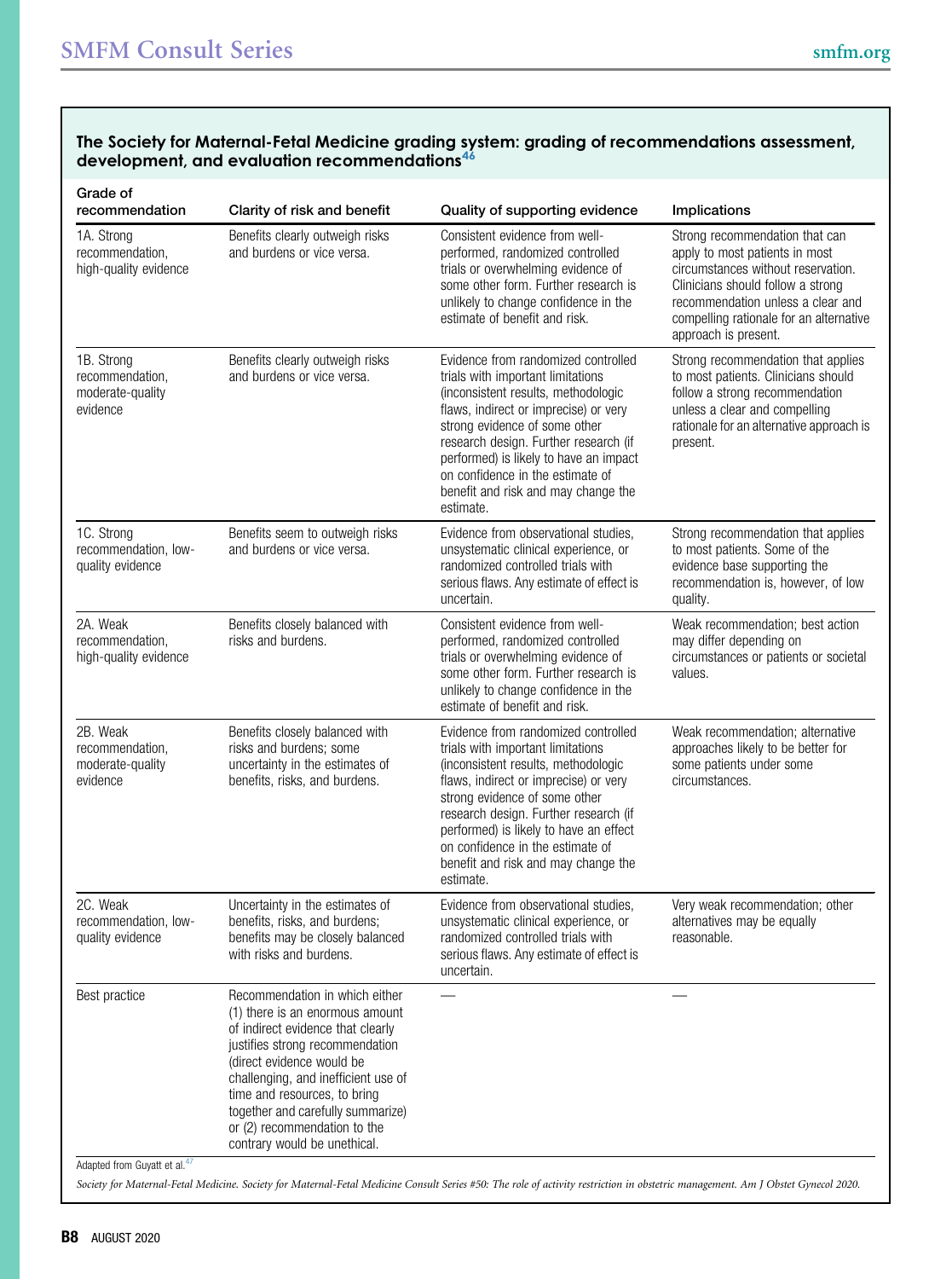shown to be the most significant stressor for some women.[45](#page-8-9) Social support from family, friends, and professionals are important mediators for stress and depressive symptoms.<sup>41</sup> Strain on these relationships compromises an important coping mechanism.

#### Summary

Activity restriction commonly has been recommended to prevent preterm delivery and other obstetrical complications in women with high-risk pregnancies. However, little evidence supports its routine use for these conditions, and some data indicate adverse impact on obstetrical outcomes. In addition, prolonged inactivity is associated with a variety of negative physiological and psychological effects. Given the lack of data definitively demonstrating that activity restriction improves perinatal outcome, coupled with evidence of adverse effects, we suggest that activity restriction not routinely be prescribed.

#### <span id="page-7-0"></span>**REFERENCES**

<span id="page-7-1"></span>1. [McCall CA, Grimes DA, Lyerly AD.](http://refhub.elsevier.com/S0002-9378(20)30517-2/sref1) "Therapeutic" bed rest in pregnancy: [unethical and unsupported by data. Obstet Gynecol 2013;121:1305](http://refhub.elsevier.com/S0002-9378(20)30517-2/sref1)–8.

2. [Maloni JA, Schneider BS. Inactivity: symptoms associated with](http://refhub.elsevier.com/S0002-9378(20)30517-2/sref2) [gastrocnemius muscle disuse during pregnancy. AACN Clin Issues](http://refhub.elsevier.com/S0002-9378(20)30517-2/sref2) [2002;13:248](http://refhub.elsevier.com/S0002-9378(20)30517-2/sref2)–62.

<span id="page-7-2"></span>3. [Maloni JA, Alexander GR, Schluchter MD, Shah DM, Park S. Ante](http://refhub.elsevier.com/S0002-9378(20)30517-2/sref3)[partum bed rest: maternal weight change and infant birth weight. Biol Res](http://refhub.elsevier.com/S0002-9378(20)30517-2/sref3) [Nurs 2004;5:177](http://refhub.elsevier.com/S0002-9378(20)30517-2/sref3)–86.

<span id="page-7-3"></span>4. [Kaji T, Yasui T, Suto M, et al. Effect of bed rest during pregnancy on bone](http://refhub.elsevier.com/S0002-9378(20)30517-2/sref4) [turnover markers in pregnant and postpartum women. Bone 2007;40:](http://refhub.elsevier.com/S0002-9378(20)30517-2/sref4) [1088](http://refhub.elsevier.com/S0002-9378(20)30517-2/sref4)–94.

<span id="page-7-4"></span>5. [Kovacevich GJ, Gaich SA, Lavin JP, et al. The prevalence of thrombo](http://refhub.elsevier.com/S0002-9378(20)30517-2/sref5)[embolic events among women with extended bed rest prescribed as part](http://refhub.elsevier.com/S0002-9378(20)30517-2/sref5) [of the treatment for premature labor or preterm premature rupture of](http://refhub.elsevier.com/S0002-9378(20)30517-2/sref5) [membranes. Am J Obstet Gynecol 2000;182:1089](http://refhub.elsevier.com/S0002-9378(20)30517-2/sref5)–92.

<span id="page-7-6"></span><span id="page-7-5"></span>6. [Goldenberg RL, Cliver SP, Bronstein J, Cutter GR, Andrews WW,](http://refhub.elsevier.com/S0002-9378(20)30517-2/sref6) [Mennemeyer ST. Bed rest in pregnancy. Obstet Gynecol 1994;84:131](http://refhub.elsevier.com/S0002-9378(20)30517-2/sref6)–6. 7. [Sciscione AC. Maternal activity restriction and the prevention of preterm](http://refhub.elsevier.com/S0002-9378(20)30517-2/sref7) [birth. Am J Obstet Gynecol 2010;202:232.e1](http://refhub.elsevier.com/S0002-9378(20)30517-2/sref7)–5.

8. [American College of Obstetricians and Gynecologists](http://refhub.elsevier.com/S0002-9378(20)30517-2/sref8)' Committee on Practice Bulletins—[Obstetrics. Practice bulletin no. 171: management of](http://refhub.elsevier.com/S0002-9378(20)30517-2/sref8) [preterm labor. Obstet Gynecol 2016;128:e155](http://refhub.elsevier.com/S0002-9378(20)30517-2/sref8)–64.

<span id="page-7-16"></span><span id="page-7-7"></span>9. [Maloni JA. Lack of evidence for prescription of antepartum bed rest.](http://refhub.elsevier.com/S0002-9378(20)30517-2/sref9) [Expert Rev Obstet Gynecol 2011;6:385](http://refhub.elsevier.com/S0002-9378(20)30517-2/sref9)–93.

10. [McCarty-Singleton S, Sciscione AC. Maternal activity restriction in](http://refhub.elsevier.com/S0002-9378(20)30517-2/sref10) [pregnancy and the prevention of preterm birth: an evidence-based review.](http://refhub.elsevier.com/S0002-9378(20)30517-2/sref10) [Clin Obstet Gynaecol 2014;57:616](http://refhub.elsevier.com/S0002-9378(20)30517-2/sref10)–27.

<span id="page-7-8"></span>11. March of Dimes. Treatments for preterm labor. Available at: [https://](https://www.marchofdimes.org/complications/treatments-for-preterm-labor.aspx) [www.marchofdimes.org/complications/treatments-for-preterm-labor.aspx](https://www.marchofdimes.org/complications/treatments-for-preterm-labor.aspx). Accessed January 15, 2019.

<span id="page-7-9"></span>12. [Fox NS, Gelber SE, Kalish RB, Chasen ST. The recommendation for](http://refhub.elsevier.com/S0002-9378(20)30517-2/sref12) [bed rest in the setting of arrested preterm labor and premature rupture of](http://refhub.elsevier.com/S0002-9378(20)30517-2/sref12) [membranes. Am J Obstet Gynecol 2009;200:165.e1](http://refhub.elsevier.com/S0002-9378(20)30517-2/sref12)–6.

<span id="page-7-10"></span>13. [Elliott JP, Miller HS, Coleman S, et al. A randomized multicenter study](http://refhub.elsevier.com/S0002-9378(20)30517-2/sref13) to determine the effi[cacy of activity restriction for preterm labor manage](http://refhub.elsevier.com/S0002-9378(20)30517-2/sref13)[ment in patients testing negative for fetal](http://refhub.elsevier.com/S0002-9378(20)30517-2/sref13) fibronectin. J Perinatol 2005;25: [626](http://refhub.elsevier.com/S0002-9378(20)30517-2/sref13)–30.

<span id="page-7-11"></span>14. [Hobel CJ, Ross MG, Bemis RL, et al. The West Los Angeles Preterm](http://refhub.elsevier.com/S0002-9378(20)30517-2/sref14) [Birth Prevention Project. I. Program impact on high-risk women. Am J](http://refhub.elsevier.com/S0002-9378(20)30517-2/sref14) [Obstet Gynecol 1994;170:54](http://refhub.elsevier.com/S0002-9378(20)30517-2/sref14)–62.

<span id="page-7-12"></span>15. [Sprague AE. The evolution of bed rest as a clinical intervention. J](http://refhub.elsevier.com/S0002-9378(20)30517-2/sref15) [Obstet Gynecol Neonat Nurs 2004;33:542](http://refhub.elsevier.com/S0002-9378(20)30517-2/sref15)–9.

<span id="page-7-13"></span>16. [Bendix J, Hegaard HK, Bergholt T, Langhoff-Roos J. Recommenda](http://refhub.elsevier.com/S0002-9378(20)30517-2/sref16)[tions of activity restriction in high-risk pregnancy scenarios: a Danish na](http://refhub.elsevier.com/S0002-9378(20)30517-2/sref16)[tional survey. J Perinat Med 2015;43:429](http://refhub.elsevier.com/S0002-9378(20)30517-2/sref16)–38.

<span id="page-7-14"></span>17. [Magee LA, Pels A, Helewa M, Rey E, von Dadelszen P; Cana](http://refhub.elsevier.com/S0002-9378(20)30517-2/sref17)[dian Hypertensive Disorders of Pregnancy Working Group. Diag](http://refhub.elsevier.com/S0002-9378(20)30517-2/sref17)[nosis, evaluation, and management of the hypertensive disorders of](http://refhub.elsevier.com/S0002-9378(20)30517-2/sref17) [pregnancy: executive summary. J Obstet Gynaecol Can 2014;36:](http://refhub.elsevier.com/S0002-9378(20)30517-2/sref17) [416](http://refhub.elsevier.com/S0002-9378(20)30517-2/sref17)–41.

<span id="page-7-15"></span>18. [Webster K, Fishburn S, Maresh M, Findlay SC, Chappell LC;](http://refhub.elsevier.com/S0002-9378(20)30517-2/sref18) [Guideline Committee. Diagnosis and management of hypertension in](http://refhub.elsevier.com/S0002-9378(20)30517-2/sref18) [pregnancy: summary of updated NICE guidance. BMJ 2019;366:](http://refhub.elsevier.com/S0002-9378(20)30517-2/sref18) [l5119.](http://refhub.elsevier.com/S0002-9378(20)30517-2/sref18)

<span id="page-7-17"></span>19. [Levin HI, Sciscione A, Ananth CV, Drassinower D, Obican SG,](http://refhub.elsevier.com/S0002-9378(20)30517-2/sref19) [Wapner RJ. Activity restriction and risk of preterm delivery. J Matern Fetal](http://refhub.elsevier.com/S0002-9378(20)30517-2/sref19) [Neonatal Med 2018;31:2136](http://refhub.elsevier.com/S0002-9378(20)30517-2/sref19)–40.

<span id="page-7-18"></span>20. Grobman WA, Gilbert SA, lams JD, et al. Activity restriction among [women with a short cervix. Obstet Gynecol 2013;121:1181](http://refhub.elsevier.com/S0002-9378(20)30517-2/sref20)–6.

<span id="page-7-19"></span>21. [Fox NS, Jean-Pierre C, Predanic M, Chasen ST. Does hospitalization](http://refhub.elsevier.com/S0002-9378(20)30517-2/sref21) [prevent preterm delivery in the patient with a short cervix? Am J Perinatol](http://refhub.elsevier.com/S0002-9378(20)30517-2/sref21) [2007;24:49](http://refhub.elsevier.com/S0002-9378(20)30517-2/sref21)–53.

<span id="page-7-20"></span>22. [Zemet R, Schiff E, Manovitch Z, et al. Quantitative assessment of](http://refhub.elsevier.com/S0002-9378(20)30517-2/sref22) [physical activity in pregnant women with sonographic short cervix and the](http://refhub.elsevier.com/S0002-9378(20)30517-2/sref22) [risk for preterm delivery: a prospective pilot study. PLoS One 2018;13:](http://refhub.elsevier.com/S0002-9378(20)30517-2/sref22) [e0198949.](http://refhub.elsevier.com/S0002-9378(20)30517-2/sref22)

<span id="page-7-21"></span>23. [Sibai BM, Barton JR, Akl S, Sarinoglu C, Mercer BM. A randomized](http://refhub.elsevier.com/S0002-9378(20)30517-2/sref23) [prospective comparison of nifedipine and bed rest versus bed rest alone in](http://refhub.elsevier.com/S0002-9378(20)30517-2/sref23) [the management of preeclampsia remote from term. Am J Obstet Gynecol](http://refhub.elsevier.com/S0002-9378(20)30517-2/sref23) [1992;167:879](http://refhub.elsevier.com/S0002-9378(20)30517-2/sref23)–84.

<span id="page-7-22"></span>24. [Sibai BM, Mercer BM, Schiff E, Friedman SA. Aggressive versus](http://refhub.elsevier.com/S0002-9378(20)30517-2/sref24) [expectant management of severe preeclampsia at 28 to 32 weeks](http://refhub.elsevier.com/S0002-9378(20)30517-2/sref24)' [gestation: a randomized controlled trial. Am J Obstet Gynecol 1994;171:](http://refhub.elsevier.com/S0002-9378(20)30517-2/sref24) [818](http://refhub.elsevier.com/S0002-9378(20)30517-2/sref24)–22.

<span id="page-7-23"></span>25. [Meher S, Duley L. Rest during pregnancy for preventing pre-eclampsia](http://refhub.elsevier.com/S0002-9378(20)30517-2/sref25) [and its complications in women with normal blood pressure. Cochrane](http://refhub.elsevier.com/S0002-9378(20)30517-2/sref25) [Database Syst Rev 2006;2006:CD005939.](http://refhub.elsevier.com/S0002-9378(20)30517-2/sref25)

<span id="page-7-24"></span>26. [Crowther CA, Han S. Hospitalisation and bed rest for multiple preg](http://refhub.elsevier.com/S0002-9378(20)30517-2/sref26)[nancy. Cochrane Database Syst Rev 2010;2010:CD000110.](http://refhub.elsevier.com/S0002-9378(20)30517-2/sref26)

<span id="page-7-25"></span>27. [da Silva Lopes K, Takemoto Y, Ota E, Tanigaki S, Mori R. Bed](http://refhub.elsevier.com/S0002-9378(20)30517-2/sref27) [rest with and without hospitalisation in multiple pregnancy for](http://refhub.elsevier.com/S0002-9378(20)30517-2/sref27) [improving perinatal outcomes. Cochrane Database Syst Rev 2017;3:](http://refhub.elsevier.com/S0002-9378(20)30517-2/sref27) [CD012031.](http://refhub.elsevier.com/S0002-9378(20)30517-2/sref27)

<span id="page-7-26"></span>28. [Maloni JA, Margevicius SP, Damato EG. Multiple gestation: side effects](http://refhub.elsevier.com/S0002-9378(20)30517-2/sref28) [of antepartum bed rest. Biol Res Nurs 2006;8:115](http://refhub.elsevier.com/S0002-9378(20)30517-2/sref28)–28.

<span id="page-7-27"></span>29. [Laurin J, Persson PH. The effect of bedrest in hospital on fetal outcome](http://refhub.elsevier.com/S0002-9378(20)30517-2/sref29) [in pregnancies complicated by intra-uterine growth retardation. Acta](http://refhub.elsevier.com/S0002-9378(20)30517-2/sref29) [Obstet Gynecol Scand 1987;66:407](http://refhub.elsevier.com/S0002-9378(20)30517-2/sref29)–11.

<span id="page-7-28"></span>30. [Gülmezoglu AM, Hofmeyr GJ. Bed rest in hospital for suspected](http://refhub.elsevier.com/S0002-9378(20)30517-2/sref30) [impaired fetal growth. Cochrane Database Syst Rev 2000;1996:](http://refhub.elsevier.com/S0002-9378(20)30517-2/sref30) [CD000034.](http://refhub.elsevier.com/S0002-9378(20)30517-2/sref30)

<span id="page-7-29"></span>31. [Greenleaf JE. Physiological responses to prolonged bed rest and](http://refhub.elsevier.com/S0002-9378(20)30517-2/sref31) fluid [immersion in humans. J Appl Physiol Respir Environ Exerc Physiol](http://refhub.elsevier.com/S0002-9378(20)30517-2/sref31) [1984;57:619](http://refhub.elsevier.com/S0002-9378(20)30517-2/sref31)–33.

<span id="page-7-30"></span>32. [Vernikos-Danellis J, Leach CS, Winget CM, Goodwin AL,](http://refhub.elsevier.com/S0002-9378(20)30517-2/sref32) [Rambaut PC. Changes in glucose, insulin, and growth hormone levels](http://refhub.elsevier.com/S0002-9378(20)30517-2/sref32) [associated with bedrest. Aviat Space Environ Med 1976;47:583](http://refhub.elsevier.com/S0002-9378(20)30517-2/sref32)–7.

<span id="page-7-31"></span>33. [Ede MC, Faulkner MH, Tredre BE. An intrinsic rhythm of urinary calcium](http://refhub.elsevier.com/S0002-9378(20)30517-2/sref33) excretion and the specifi[c effect of bedrest on the excretory pattern. Clin](http://refhub.elsevier.com/S0002-9378(20)30517-2/sref33) [Sci 1972;42:433](http://refhub.elsevier.com/S0002-9378(20)30517-2/sref33)–45.

<span id="page-7-32"></span>34. [Rubin M. The physiology of bed rest. Am J Nurs 1988;88:50](http://refhub.elsevier.com/S0002-9378(20)30517-2/sref34)-6.

<span id="page-7-33"></span>35. [Promislow JH, Hertz-Picciotto I, Schramm M, Watt-Morse M,](http://refhub.elsevier.com/S0002-9378(20)30517-2/sref35) [Anderson JJ. Bed rest and other determinants of bone loss during preg](http://refhub.elsevier.com/S0002-9378(20)30517-2/sref35)[nancy. Am J Obstet Gynecol 2004;191:1077](http://refhub.elsevier.com/S0002-9378(20)30517-2/sref35)–83.

<span id="page-7-34"></span>36. [Merriam AA, Chichester M, Patel N, Hoffman MK. Bed rest and](http://refhub.elsevier.com/S0002-9378(20)30517-2/sref36) [gestational diabetes: more reasons to get out of bed in the morning. Am J](http://refhub.elsevier.com/S0002-9378(20)30517-2/sref36) [Obstet Gynecol 2014;123:70S.](http://refhub.elsevier.com/S0002-9378(20)30517-2/sref36)

<span id="page-7-35"></span>37. [Dargaud Y, Rugeri L, Fleury C, et al. Personalized thromboprophylaxis](http://refhub.elsevier.com/S0002-9378(20)30517-2/sref37) [using a risk score for the management of pregnancies with high risk of](http://refhub.elsevier.com/S0002-9378(20)30517-2/sref37)